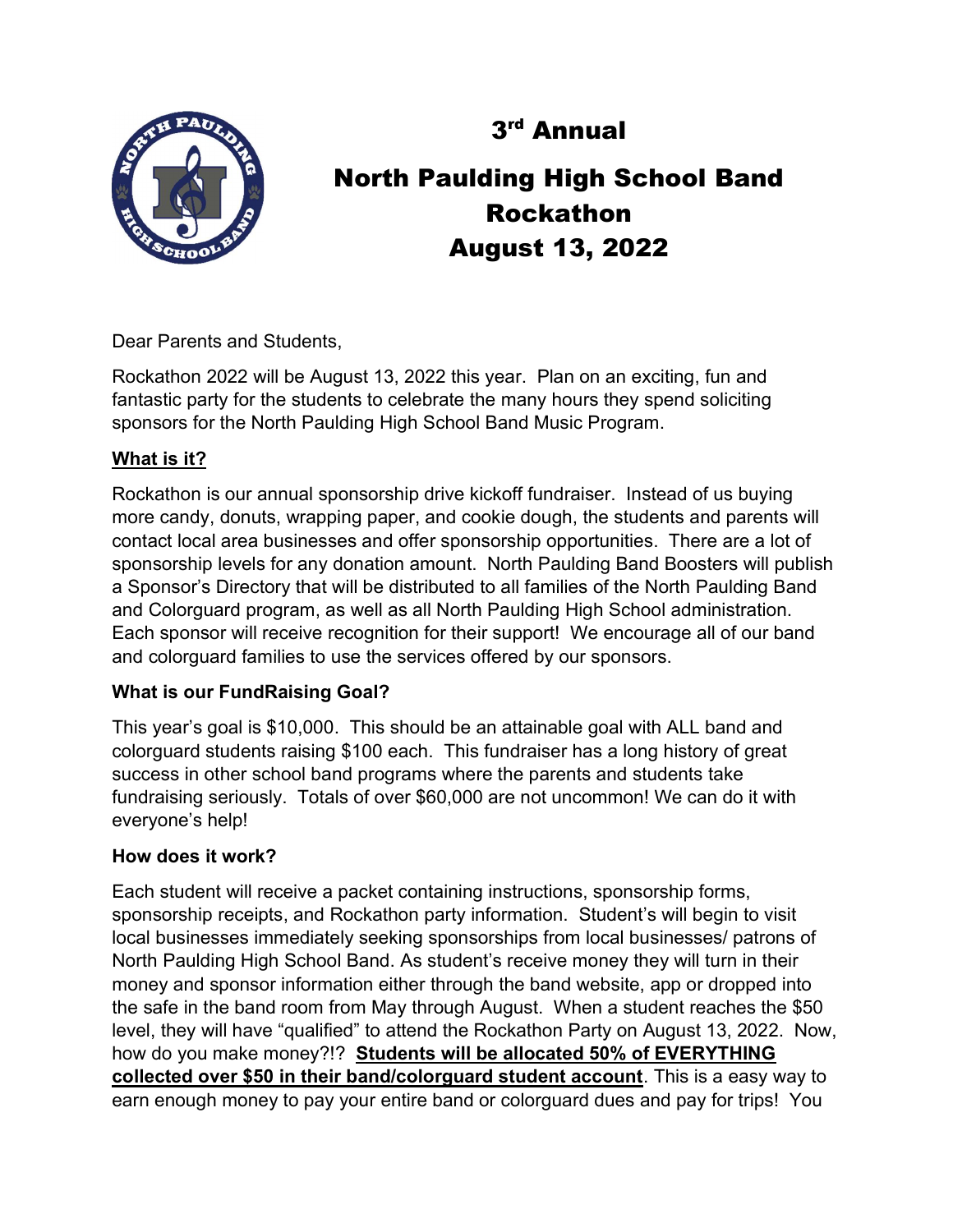can also take donations from anyone (family, friends, etc) to help reach your goals! Let's aim for 100% participation in this important project.

### Where's the PARTY?

August 13, 2022 at 5:00PM-11:30PM. The Rockathon party will be held at North Paulding High School campus. We will use the cafeteria, auditorium, band room and outside practice field and parking lot. There will be a DJ, dancing, trivia, video games, food, games, inflatables, and much more to entertain us through the night! Everyone who qualifies (\$50) can attend. All donations must be turned in by August 13<sup>th</sup> to be able to attend, and yes, you can turn in your money that night! You don't want to miss the fun! Donations for the top prizes must be turned in by August 13. Top-selling sections will have prizes!!

#### Would you like to help?

As you can imagine, the Band Booster will need lots of parent volunteers to make this event a success! We need people to help with the following activities:

Collections at rehearsals Clean-Up Certificate assembly/ distribution Set-Up Certificate Printing **Decorations** Sponsor's Directory **Food** Check-in at Rockathon Chaperones Prizes **Running activities** 

### Who should I contact for sponsorships?

ANYONE AND EVERYONE! The possibilities are endless! Think about all of the different businesses here that you visit or drive by everyday. Most of them have not been contacted with this type of fundraiser. Start with relationships you already have with people who have a business.

Here are some examples to get you started.

Accountants, air conditioning service, antiques, architecture, art teachers, artists, assisted living facilities, attorneys, automotive shops, bakery, banks, bankers, beauty salons, carpet, carpet cleaners, churches, computer stores, contractors, doctors, dentists, electricians, financial advisors, florists, groomers, health clubs, house cleaners, insurance agents, jewelry stores, lawn care, loan officers, mortgage brokers, music stores, nail salons, pet stores, pharmacies, plumbers, real estate agents, retail stores, tanning salons, tire stores, tree companies, veterinarians, weight loss clinics. The list can go on and on.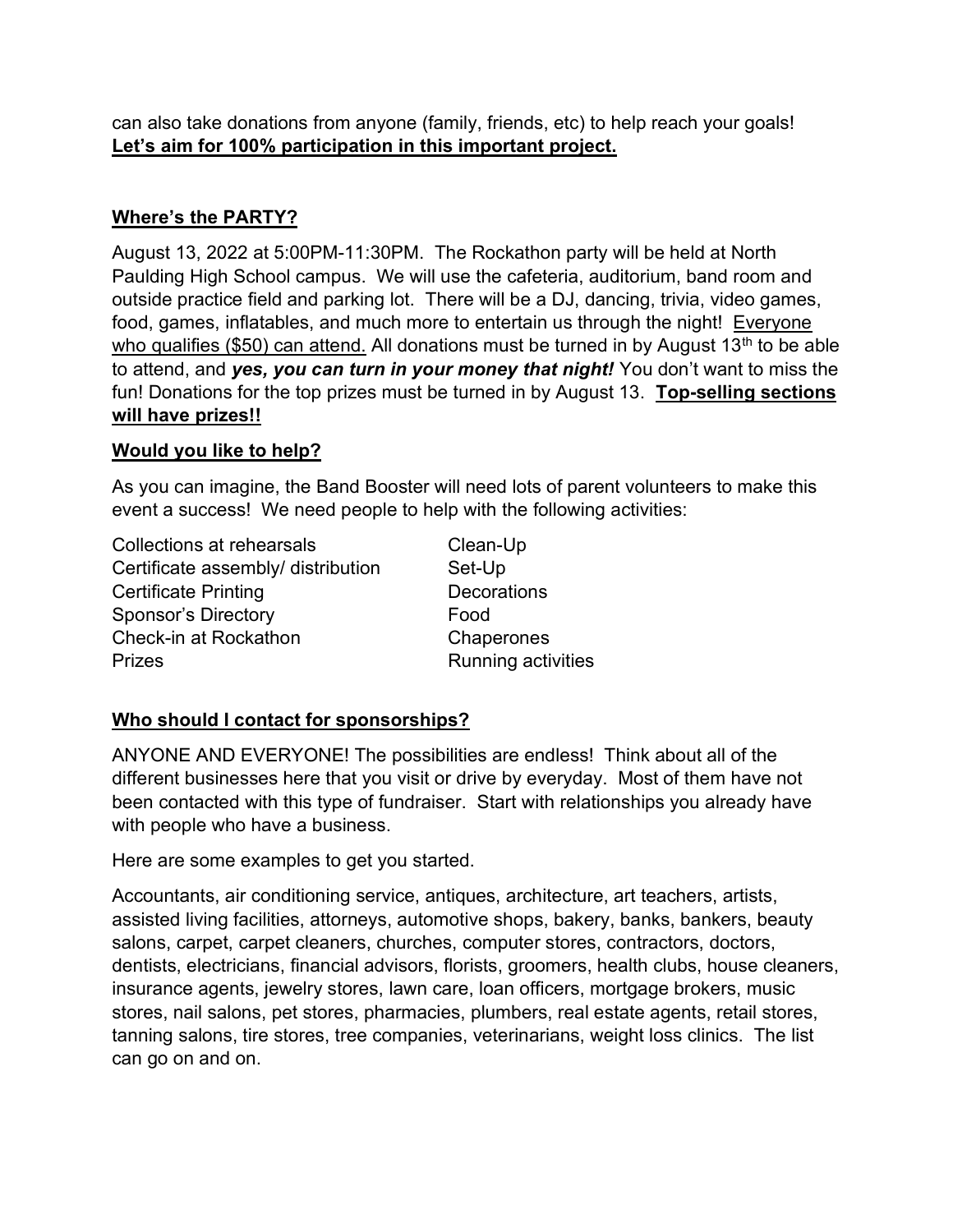

# 2022 Rockathon Sponsorships

Fund Split: 50% Student Account/ 50% General Fund

After first \$50

| <b>Sponsorship Level =</b> | <b>Student Account +</b> | <b>General Fund</b> |
|----------------------------|--------------------------|---------------------|
| \$2,000                    | \$975                    | \$1025              |
| \$1500                     | \$725                    | \$775               |
| \$1250                     | \$600                    | \$650               |
| \$1000                     | \$475                    | \$525               |
| \$750                      | \$350                    | \$400               |
| \$500                      | \$225                    | \$275               |
| \$250                      | \$100                    | \$150               |
| \$200                      | \$75                     | \$125               |
| \$150                      | \$50                     | \$100               |
| \$100                      | \$25                     | \$75                |